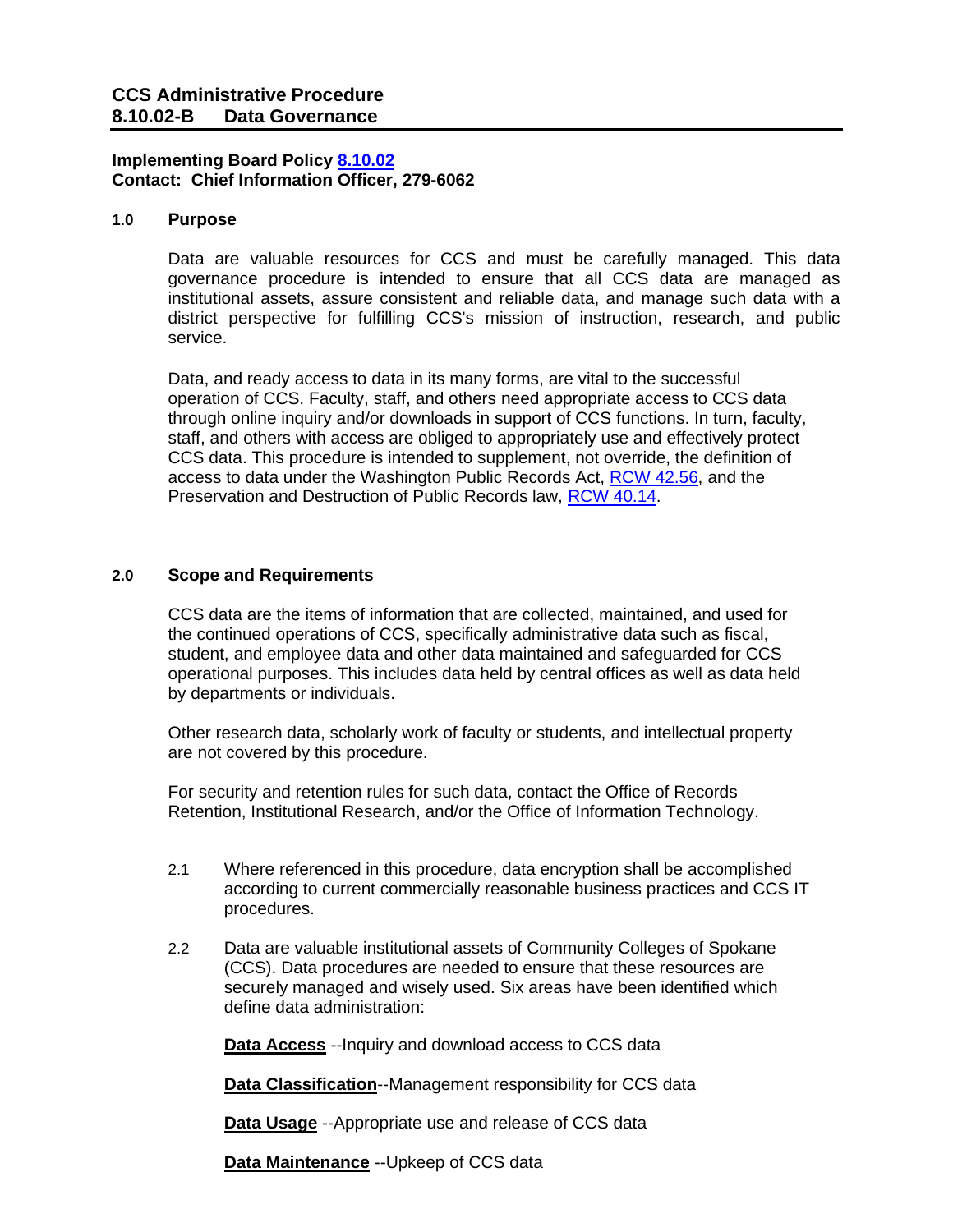**Data Security** --Protection of CCS data

**Data Retention and Disposition** -- Preserving CCS data as required per retention and disposition laws of Washington State [\(RCW 40.14\),](http://apps.leg.wa.gov/RCW/default.aspx?cite=40.14) and WACTC's [General Retention](https://www.sbctc.edu/colleges-staff/policies-rules/policy-manual/chapter-7.aspx#section-7-30) [la](https://www.sbctc.edu/colleges-staff/policies-rules/policy-manual/chapter-7.aspx#section-7-30)ws

# **3.0 Data Administration**

#### 3.1 **Access**

- 3.1.1 **Data Stewards** CCS data shall be administered by executive officers of CCS, referred to as Data Stewards, who comprise the membership of the Data Governance Council (DGC). The DGC will convene periodically to review policies, procedures, and issues regarding data.
- 3.1.2 **Data Stewards**  have charge over CCS data and are responsible for its safekeeping. Each Data Steward is responsible, within the bounds of CCS policy, for operational policies and procedures governing inquiry and download access, dissemination, usage, collection, maintenance, and protection of the data in a designated data area. The Data Steward is responsible for the definition and classification of data in that area as well as verifying its authenticity as needed. Documentation characterizing CCS data will be maintained and made available for CCS use.
- 3.1.3 **Data Custodians**  A Data Steward may delegate any or all of his/her data administration duties to one or more functional area administrators known as a Data Custodian(s); however, the Data Steward retains ultimate responsibility. Data Stewards and recommended Data Custodian(s) for each CCS data set are listed below.

| Data Set                      | Data Steward                    | Data Custodian(s)<br>(Example) |
|-------------------------------|---------------------------------|--------------------------------|
| Associate Address*            | <b>Chief Information</b>        | <b>Information Security</b>    |
|                               | Officer CIO                     | Officer                        |
| Donor                         | <b>Chief Institutional</b>      | <b>Executive Director CCS</b>  |
|                               | Advancement and                 | Foundation                     |
|                               | <b>External Affairs Officer</b> |                                |
| <b>Facilities</b>             | <b>Chief Administration</b>     | Director of Facilities         |
|                               | Officer                         |                                |
| Personnel                     | <b>Chief Administration</b>     | Director of Human              |
|                               | Officer                         | Resources                      |
| Financial                     | <b>Chief Financial Officer</b>  | Director of Fiscal             |
|                               |                                 | Services/Controller            |
| Library                       | VP of Instruction               | Deans overseeing Library       |
|                               | VP of Learning                  | <b>Services</b>                |
| <b>Institutional Research</b> | Provost/Chief Academic          | Managing Directors of          |
|                               | Officer                         | <b>Institutional Research</b>  |

# **Data Roles at CCS**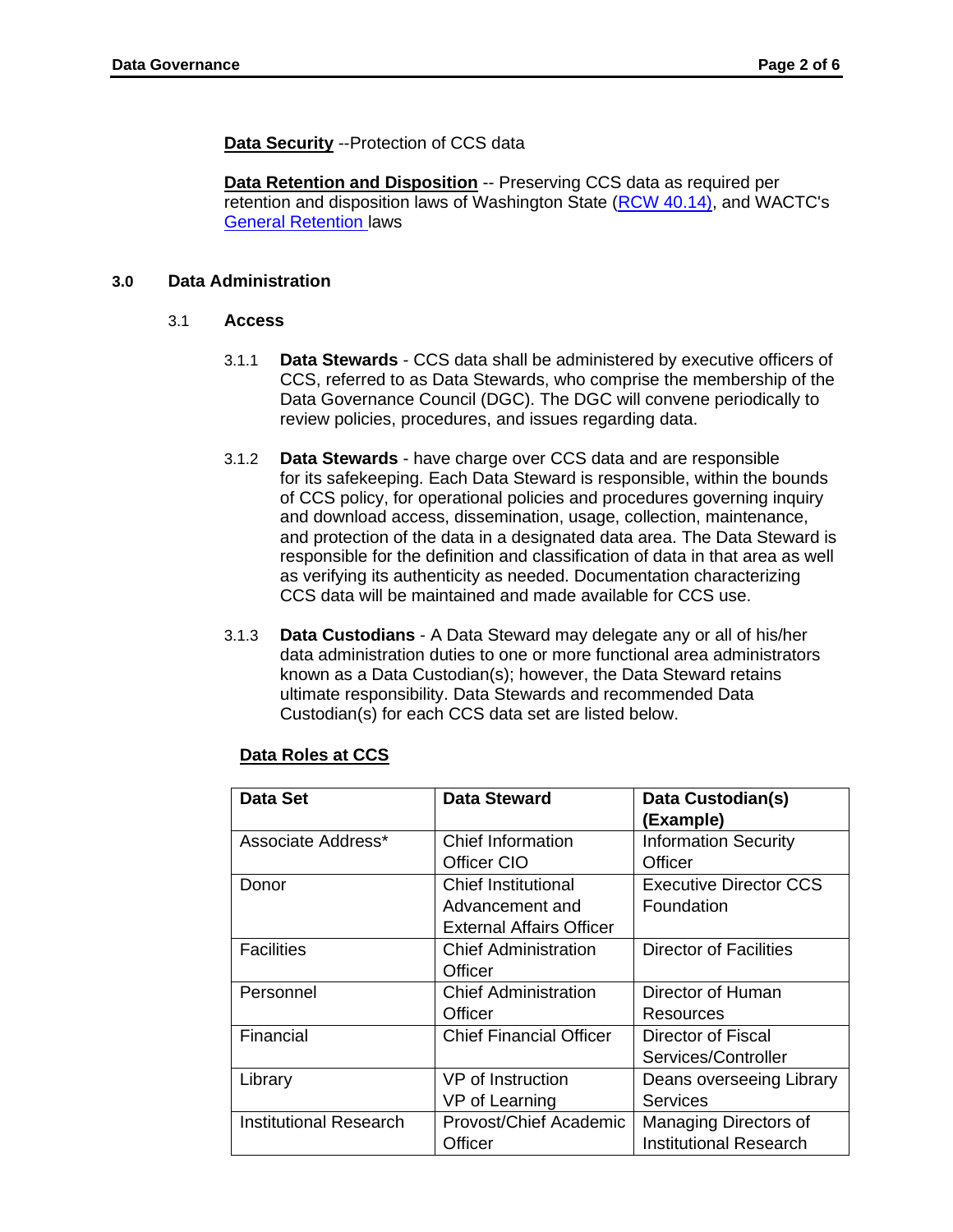| Data Set                  | Data Steward                    | Data Custodian(s)<br>(Example) |
|---------------------------|---------------------------------|--------------------------------|
| Program/Class - SCC       | Vice President of               | Director of Admissions &       |
|                           | Instruction                     | Registration                   |
|                           |                                 |                                |
|                           |                                 | Associate Registrar            |
| Program/Class - SFCC      | Vice President of               | Associate Dean of              |
|                           | Learning                        | <b>Enrollment Services</b>     |
|                           |                                 |                                |
|                           |                                 | Associate Registrar            |
| Student - SCC             | Vice President of               | Director of Admissions &       |
|                           | <b>Student Services</b>         | Registration                   |
|                           |                                 |                                |
|                           |                                 | Associate Registrar            |
| Student - SFCC            | Vice President of               | Associate Dean of              |
|                           | Learning                        | <b>Enrollment Services</b>     |
|                           |                                 |                                |
|                           |                                 | Associate Registrar            |
| <b>Public Information</b> | <b>Chief Institutional</b>      | <b>Communications Director</b> |
|                           | Advancement and                 |                                |
|                           | <b>External Affairs Officer</b> |                                |

\* Includes identity and access to information such as authentication, authorization, individual usage data and email

# 3.2 **Classification**

Data stewards will classify the data for which they are responsible in accord with **RCW [40.14](http://app.leg.wa.gov/RCW/default.aspx?cite=40.14)** according to the following four inquiry access categories.

- 3.2.1 Public -- Public information that can be or currently is released to the public. It does not need protection from unauthorized disclosure but does need integrity and availability protection controls.
- 3.2.2 Sensitive -- Sensitive information may not be specifically protected from disclosure by law and is for official use only. Sensitive information is generally not released to the public unless specifically requested.
- 3.2.3 Confidential -- Confidential information is specifically protected from disclosure by law. It may include but is not limited to:
	- personal information about individuals, regardless of how that information is obtained.
	- information concerning employee personnel records.
	- information regarding IT infrastructure and security of computer and telecommunications systems.
- 3.2.4 *Confidential with Special Handling* Confidential information requiring special handling is specifically protected from disclosure by law and for which especially strict handling requirements are dictated, such as by statutes, regulations or agreements. Serious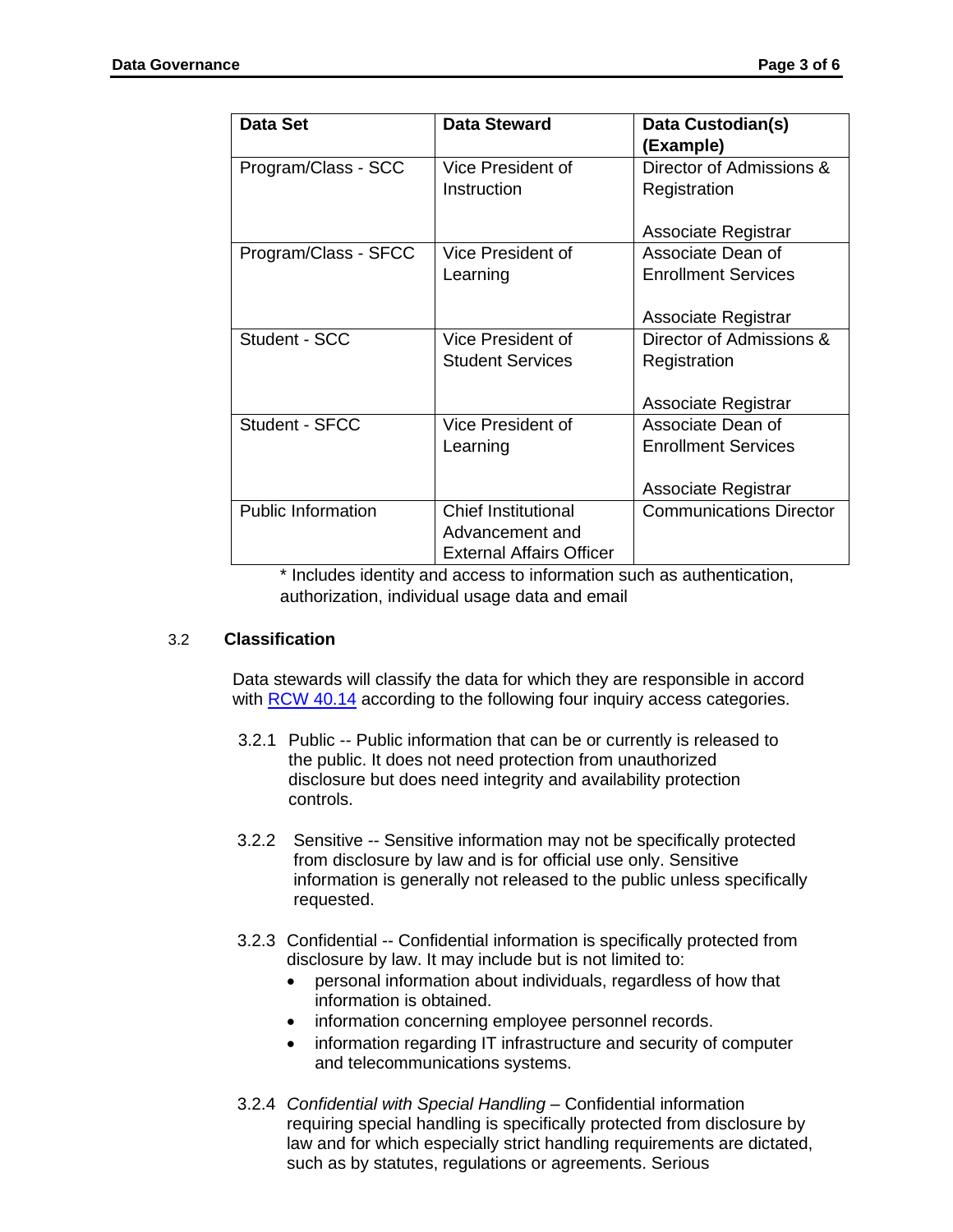consequences could arise from unauthorized disclosure, such as threats to health and safety, or legal sanctions.

#### 3.3 **Usage and Responsibility**

CCS data shall be used only in the performance of assigned roles/duties within CCS and in accordance with CCS Procedure 8.10.01-A Acceptable Use of IT Resources unless an approved agreement allows release to an external entity in accordance with CCS Procedure 1.50.02-A Public Records Request.

- 3.3.1 Each individual with access to CCS data has the responsibility to use those data and any information derived from them appropriately. Individuals will be held responsible for any use made of CCS data under their user IDs and passwords.
- 3.3.2 CCS data must not be used to promote or condone discrimination on the basis of race/ethnicity, color, creed, religion, national origin, gender, sexual orientation, age, marital status, the presence of any sensory, mental, or physical disability, or whether a disabled veteran.
- 3.3.3 CCS data must not be used to promote or condone any type of harassment, copyright infringement, political activity, personal business interests, or any activity that is unlawful and/or precluded by CCS policies.
- 3.3.4 Willful misuse of CCS data, violation of state ethics laws and rules with regard to CCS data, or other breaches of this policy, may result in termination of access privileges, CCS disciplinary action which may include termination of employment, and/or civil and criminal penalties. (See Ethics in Public Service, RCW 42.52, CCS Procedure 8.10.01-A Acceptable Use of IT Resources, and CCS Procedure 1.50.02A Public Records Requests.

#### 3.4 **Maintenance**

CCS data are managed as institutional assets for use by the CCS community. The usefulness and effectiveness of CCS data depend on these data being accurate and complete. The integrity of CCS data shall be maintained by authorized individuals on behalf of CCS.

- 3.4.1 Data Integrity Every effort must be made to ensure the accuracy, timeliness, and completeness of CCS data. Data collection and maintenance shall be performed as close to the original source of the data as feasible.
- 3.4.2 All collection and maintenance of centrally managed CCS data must be processed through centrally managed edit routines. This includes uploaded data or other electronically supplied data values.
- 3.4.3 Access to data for maintenance purposes shall be authorized by the appropriate Data Steward.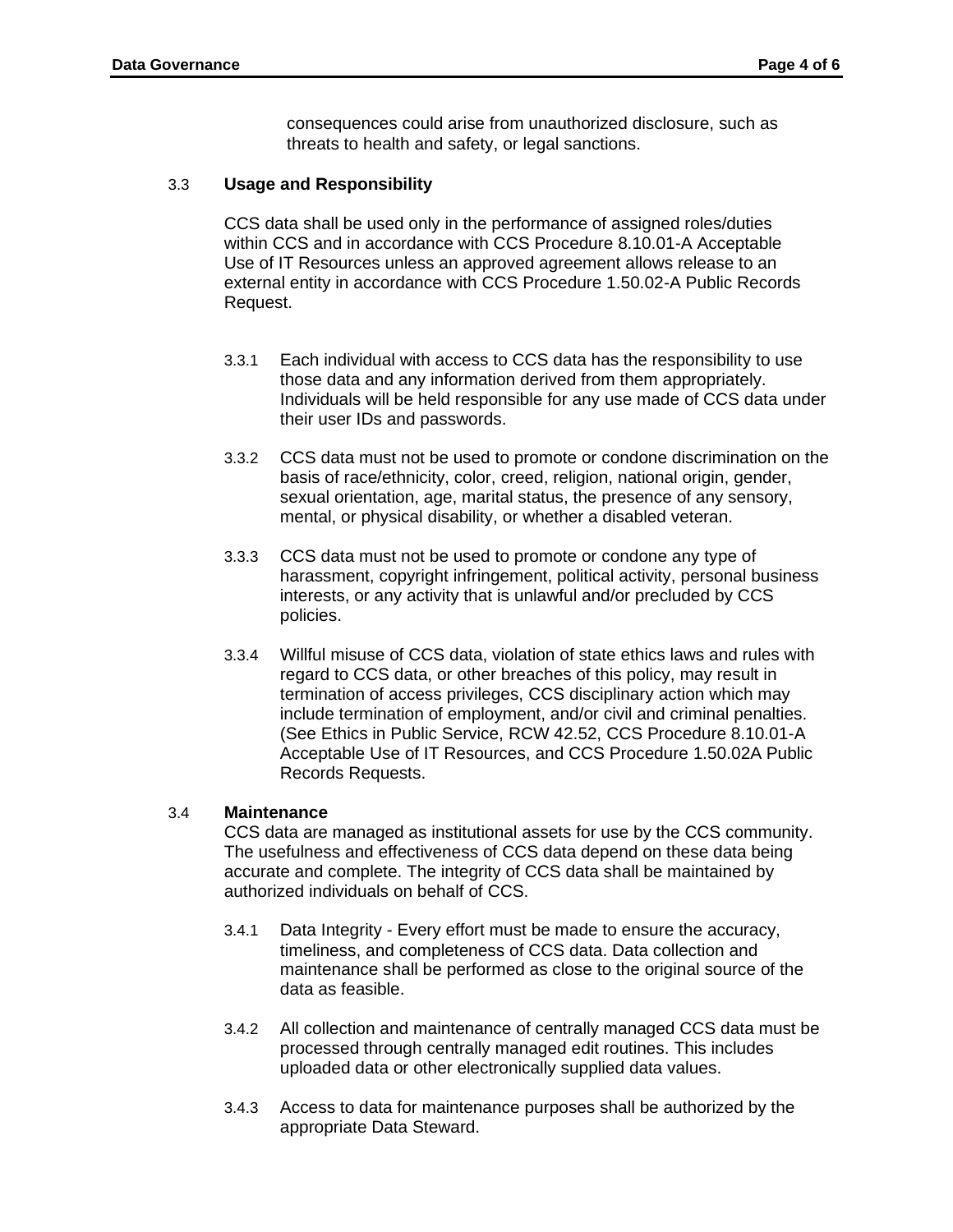- 3.4.4 It is the responsibility of each unit that generates and manages institutional data to ensure the application of uniformly high standards in data management to ensure that the integrity is never compromised.
- 3.4.5 An Administrative Data Rapid Response Team reporting to and acting as advisory council to the Data Governance Council shall be tasked to coordinate with a district-wide perspective the creation, use and maintenance of administrative data to assure appropriate data integration, alignment, definitions, coding processes, practices and standards.

# 3.5 **Security**

CCS data shall be safeguarded to ensure its confidentiality, integrity, utility, and availability.

- 3.5.1 Sensitive or confidential data connected with an individual's name shall be stored securely on physically secured storage devices or media and displayed in an encrypted or otherwise obscured manner. Sensitive or confidential data will be disclosed in full only to specifically authorized individuals as needed to conduct business functions of CCS.
- 3.5.2 Sensitive and confidential data shall be stored or transported on portable devices/media (laptops/tablets, USB drives, CD-ROM, DVD, etc.) only as required to conduct CCS business functions. Where necessary to store or transport such data on a portable device/medium, they should be protected from disclosure in the event of device/media loss using commercially reasonable business practices such as device locks or data encryption.
- 3.5.3 Sensitive and confidential data must be protected during network transmission according to commercially reasonable business practices such as secure transport mechanisms or data encryption.
- 3.5.4 Individual CCS employees and agents are responsible for accessing and implementing security software and tools CCS makes available. A department or individual employee may substitute software or tools that provide a level of security equal to or greater than those provided by CCS, so long as the department or individual employee has obtained all necessary licenses for such use.
- 3.5.5 All security incidents or suspected incidents involving CCS sensitive or confidential data or personally identifiable information must be reported immediately to the Information Technology Help Desk at 509-533-4357.

# 3.6 **Retention and Disposition**

All data and copies of data created or received in the conduct of CCS business are considered public records for the purposes of retention and disposition, and its retention and disposition will be managed in accordance with CCS Procedure 1.50.2-B Records Management.